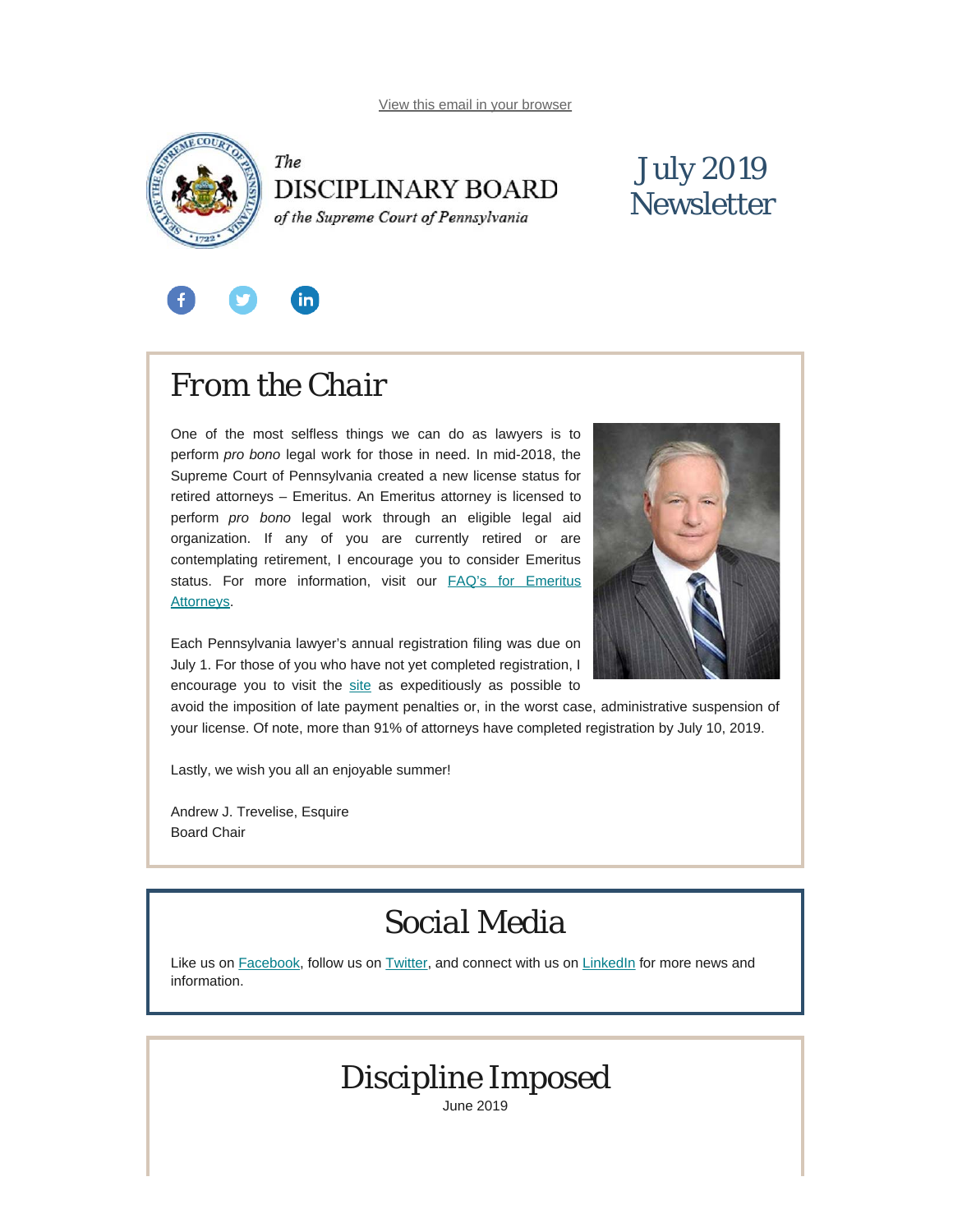

**Suspension** [Douglas B. Breidenbach, Jr.](http://www.pacourts.us/assets/opinions/DisciplinaryBoard/out/89DB2019-Breidenbach.pdf) [Lenard Fredrick Collett](http://www.pacourts.us/assets/opinions/DisciplinaryBoard/out/68DB2019-Collett.pdf) **[Brian Joseph Smith](http://www.pacourts.us/assets/opinions/DisciplinaryBoard/out/236DB2018-Smith.pdf)** [Susan Steinthal](http://www.pacourts.us/assets/opinions/DisciplinaryBoard/out/156DB2018-Steinthal.pdf)

**Disbarment** [John Kelvin Conner](http://www.pacourts.us/assets/opinions/DisciplinaryBoard/out/29DB2018-Conner.pdf) [Mark Curtis Hanamirian](http://www.pacourts.us/assets/opinions/DisciplinaryBoard/out/224DB2018-Hanamirian.pdf) [Kenneth Lasch Smukler](http://www.pacourts.us/assets/opinions/DisciplinaryBoard/out/34DB2019-Smukler.pdf)

**Temporary Suspension [Peter Jude Caroff](http://www.pacourts.us/assets/opinions/DisciplinaryBoard/out/Caroff%20Order.pdf)** 

### *Articles of Interest*

**ABA Issues New Guidance for Splitting Fees in Contingency Cases When a Lawyer is Replaced**

The [ABA's Standing Committee on Ethics and Professional Responsibility](https://www.americanbar.org/news/abanews/aba-news-archives/2019/06/aba-issues-new-guidance-for-splitting-fees-in-contingency-cases-/) has released an ethics opinion, [Formal Opinion 487](https://www.americanbar.org/content/dam/aba/images/news/2019/06/FormalOpinion487.pdf), addressing the question of [how fees should be divided](http://www.abajournal.com/web/article/aba-issues-new-guidance-for-splitting-fees-in-contingency-cases-when-a-lawyer-is-replaced) when a lawyer in a separate firm succeeds an attorney who has been dismissed from a contingent fee matter.

[Rule 1.5\(e\) of the Rules of Professional Conduct](https://www.padisciplinaryboard.org/for-attorneys/rules/rule/3/the-rules-of-professional-conduct#rule-110) addresses fee splitting, but it only applies in situations where multiple lawyers are simultaneously representing the client. It does not apply to a situation where a lawyer formerly represented a client on a contingent fee basis, but has been discharged from the representation and replaced by another lawyer, most likely also on a contingent arrangement. Comment 4 (in the Pennsylvania rule) notes that it typically applies in a referral situation, such as when the lawyer originally retained brings in a trial specialist.

Rules 1.5(b), which requires that the basis or rate of the fee shall be communicated to the client in writing, and 1.5(c), which adds additional specifications the lawyer working on a contingent fee must make to the client, do apply. The Formal Opinion notes that these rules impose on the successor lawyer an obligation to discuss with the client the possibility that fees may be due to predecessor counsel on a *quantum meruit* basis and the risk that the client may pay twice for legal services, and confirm that advice in writing.

Predecessor counsel's fee claim may constitute a lien on any recovery that must be addressed in the distribution of funds. The successor lawyer may participate in evaluating the merits of predecessor counsel's claim. However, if representation of the client in a fee dispute or other proceeding to determine the merits of such a claim is necessary, the lawyer may have to enter into a separate fee agreement with the client for such services.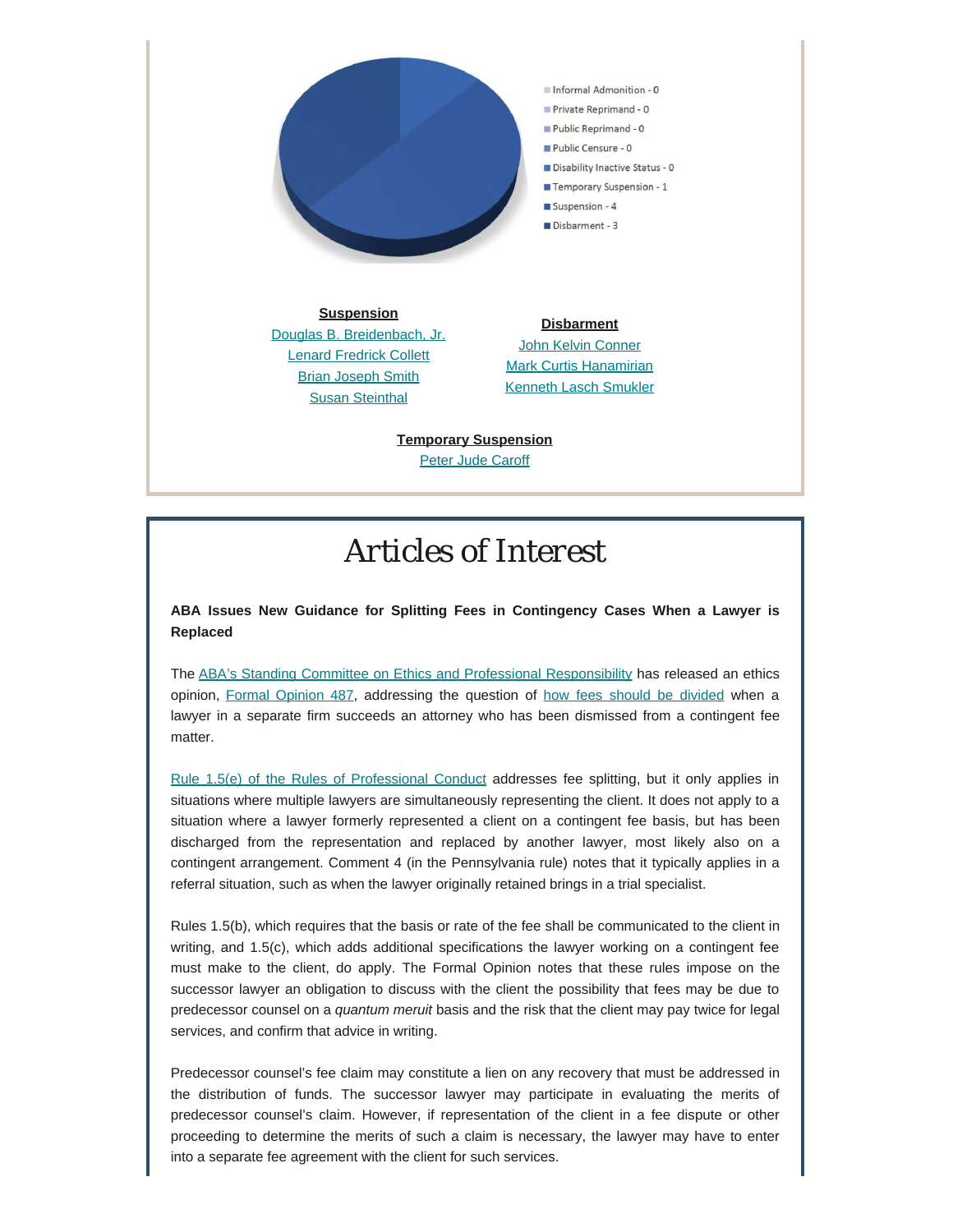If an agreement as to prior counsel's claim does not take place, and prior counsel asserts a claim against the recovery, the provisions of Rule  $1.15$  regarding funds held in trust applies. The opinion states that successor counsel may not distribute funds for the prior lawyer's claim without client consent, but that such consent may be inferred under some circumstances. Successor counsel may have to retain the disputed amount in trust pending the legal resolution or settlement of prior counsel's claim.

#### **Inactive Lawyer Agrees to Suspension for Corporate Practice**

A Pennsylvania lawyer on inactive status has agreed to suspension for 30 months, after disciplinary authorities learned that he continued to work in a legal capacity for a corporation after taking inactive status.

[John T. Lynch, Jr.,](http://www.pacourts.us/assets/opinions/DisciplinaryBoard/out/137DB2018-Lynch.pdf) assumed inactive status in 1983 and moved to Scottsdale, Arizona. He was never admitted to the Arizona or any other bar. In 2009, he accepted employment with Lawson Financial Services of Phoenix, Arizona, to work in the area of investment banking services. For five years he also acted as legal counsel for LFS, overseeing the preparation and issuance of over \$335 million in bond offerings. He prepared opinion letters offering legal opinions, listed himself as an attorney on letterhead, and held himself out as a lawyer in business contacts. He did this in spite of not holding an Arizona certificate of registration as in-house corporate counsel. He was paid approximately \$840,000 for these services, which he viewed as compensation for investment banking activities rather than as legal fees.

Lynch admitted that this conduct violated Arizona law on unlicensed practice. He was reprimanded by the State Bar of Arizona and sanctioned by the Securities and Exchange Commission. Lynch admitted that he was subject to discipline in Pennsylvania under the choice of law provision of [Rule 8.5\(b\)\(2\), Pennsylvania Rules of Professional Conduct](https://www.padisciplinaryboard.org/for-attorneys/rules/rule/3/the-rules-of-professional-conduct#rule-261). He also failed without cause to respond to a DB-7 letter of inquiry, resulting in cause for discipline under [Rule](https://www.padisciplinaryboard.org/for-attorneys/rules/rule/5/the-pennsylvania-rules-of-disciplinary-enforcement#rule-19) [203\(b\)\(7\) of the Pennsylvania Rules of Disciplinary Enforcement](https://www.padisciplinaryboard.org/for-attorneys/rules/rule/5/the-pennsylvania-rules-of-disciplinary-enforcement#rule-19). The parties agreed that a suspension of 30 months was appropriate, and the Supreme Court imposed that discipline.

#### **Keeping Your Secrets: The Perils of Redaction**

The risks of practice in the era of electronic documents came to light earlier this year in a highprofile case. In January, the defense team for accused former Trump advisor Paul Manafort suffered an embarrassment when they [filed public documents in Portable Document Format](http://fortune.com/2019/01/08/manafort-trump-shared-polling-data-with-russia-agent/) [\(PDF\), from which confidential information had not been properly redacted,](http://fortune.com/2019/01/08/manafort-trump-shared-polling-data-with-russia-agent/) resulting in the information being reported in the press.

An [article in the ABA Journal](http://www.abajournal.com/magazine/article/redacting-confidential-client-information) warns that failure to understand the intricacies of redaction represents a significant risk for technology-shy lawyers in the electronic era. The lawyer who is negligent in redacting sensitive information may violate several Rules of Professional Conduct, including [Rule 1.1, regarding competence](https://www.padisciplinaryboard.org/for-attorneys/rules/rule/3/the-rules-of-professional-conduct#rule-6), [Rule 1.6, protecting confidences](https://www.padisciplinaryboard.org/for-attorneys/rules/rule/3/the-rules-of-professional-conduct#rule-111), and, if the lawyer relies on redaction performed by a subordinate, [Rule 5.3, on responsibilities regarding non-lawyer](https://www.padisciplinaryboard.org/for-attorneys/rules/rule/3/the-rules-of-professional-conduct#rule-182) [assistants.](https://www.padisciplinaryboard.org/for-attorneys/rules/rule/3/the-rules-of-professional-conduct#rule-182) Comment 8 to Rule 1.1 specifically states that the lawyer "should keep abreast of changes in the law and its practice, including the benefits and risks associated with relevant technology…"

The article notes that some lawyers have tried to perform redaction by such simple and ineffectual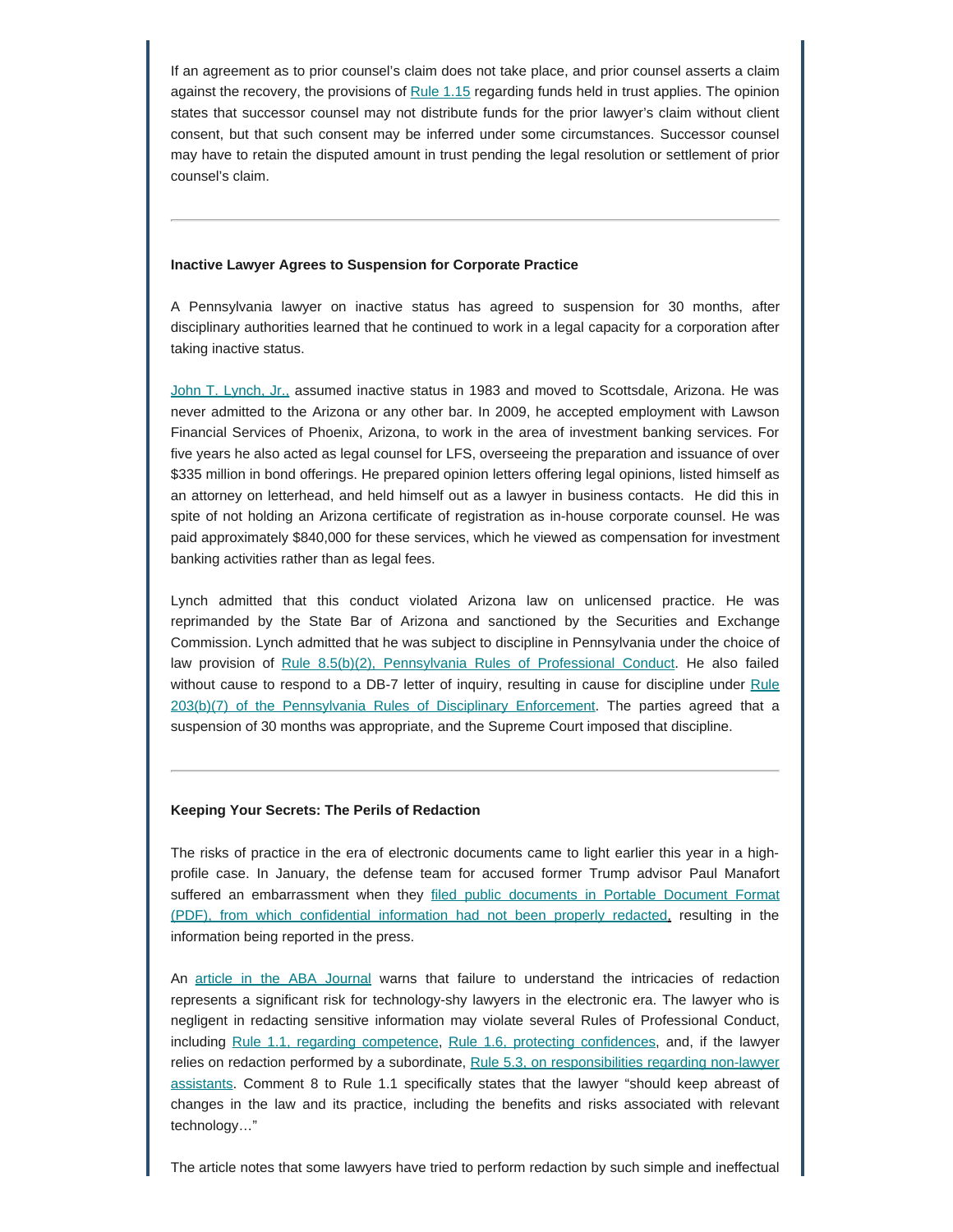methods as changing the font to white, blacking out with comment tools, deleting certain passages or covering text with a black marker. At a minimum, a lawyer who practices under circumstances where redaction is required should purchase a fairly robust PDF management package such as [Adobe Acrobat Pro DC,](https://helpx.adobe.com/acrobat/using/removing-sensitive-content-pdfs.html) [Nitro Pro 12](https://www.gonitro.com/nps/pro/pdf-software), [Foxit Phantom PDF](https://www.foxitsoftware.com/pdf-editor/protect-sign-pdf/), [Nuance Power PDF Advanced](https://www.nuance.com/print-capture-and-pdf-solutions/pdf-and-document-conversion/power-pdf-converter/power-pdf-advanced.html), or [PDF](https://www.pdfforge.org/pdfarchitect/features) [Architect Pro,](https://www.pdfforge.org/pdfarchitect/features) which contain tools for redaction missing from free or economy versions of the same packages.

Even with sophisticated PDF software, it is possible to perform incomplete or flawed redaction that will still expose sensitive information. [This article from the ABA Journal](http://www.abajournal.com/news/article/paul-manaforts-attorneys-failed-at-redacting-learn-how-to-do-it-right) provides step-by-step instructions for redacting your work and checking the redactions in Adobe Acrobat Pro.

#### **Don't Do Me Like That: Petty Estate Mired in Conflict**

The death of Tom Petty on October 2, 2017 shocked many of us who had been fans for decades. Sadly, his legacy has been tarnished by a [bitter dispute](https://www.forbes.com/sites/trialandheirs/2019/05/30/the-tom-petty-estate-battle-from-wildflowers-to-a-wildfire/#1bfcfcd54e95) between his widow Dana Petty and his two daughters from his first marriage, Adria Petty and Annakim Violette.

At issue is the administration of [Tom Petty Unlimited,](https://www.cnn.com/2019/05/16/entertainment/tom-pettys-daughters-wife-estate-trnd/index.html) a limited liability company created to manage the singer/songwriter's intellectual property rights, including the marketing rights to his name and image, royalties, and artistic creations.

Petty's 77-page living trust named Dana Petty the sole trustee of his estate, but recited that Dana, Adria and Annakim ["shall be entitled to participate equally in the management of the Artistic](https://www.jdsupra.com/legalnews/the-tom-petty-estate-a-cautionary-tale-57104/) [Property Entity."](https://www.jdsupra.com/legalnews/the-tom-petty-estate-a-cautionary-tale-57104/) According to the daughters, this gives them two of the three votes and enables them to outvote Dana as to all management decisions of the LLC. Dana argues that Petty intended the LLC to be managed by professionals and that the language was intended to require unanimous consent. She alleges the daughters dismissed a professional manager on whom the parties had agreed when he refused to carry out their directions, such as marketing Petty's image in commercial applications the widow finds unacceptable, while the daughters contend the widow has appropriated commercial opportunities to herself. With Petty's estate valued at \$95 million, the stakes are high. Already the dispute has delayed release of a  $25<sup>th</sup>$  anniversary version of Petty's most successful solo album, *Wildflowers.*

The dispute illustrates the heartbreak that ambiguous language in estate documents can cause. If Petty intended that the entity he created would be professionally managed to minimize conflict between his widow and daughters, more specificity as to his intention might have helped. It is highly unlikely he intended the document to create the level of conflict between his loved ones it has.

#### **Lawyers, Songs, and Money: Musically Inspired Lawsuits**

While we are on the subject, the ABA Journal has compiled a [collection of famous lawsuits](http://www.abajournal.com/magazine/article/lawyers-songs-money-copyright-litigation) [involving musical properties.](http://www.abajournal.com/magazine/article/lawyers-songs-money-copyright-litigation) "My Sweet Lord," "Stairway to Heaven," "Y.M.C.A.," "As Nasty as They Wanna Be," Fogerty vs. Zaentz, the violent lyrics cases – they're all here.

### *Disciplinary Board News*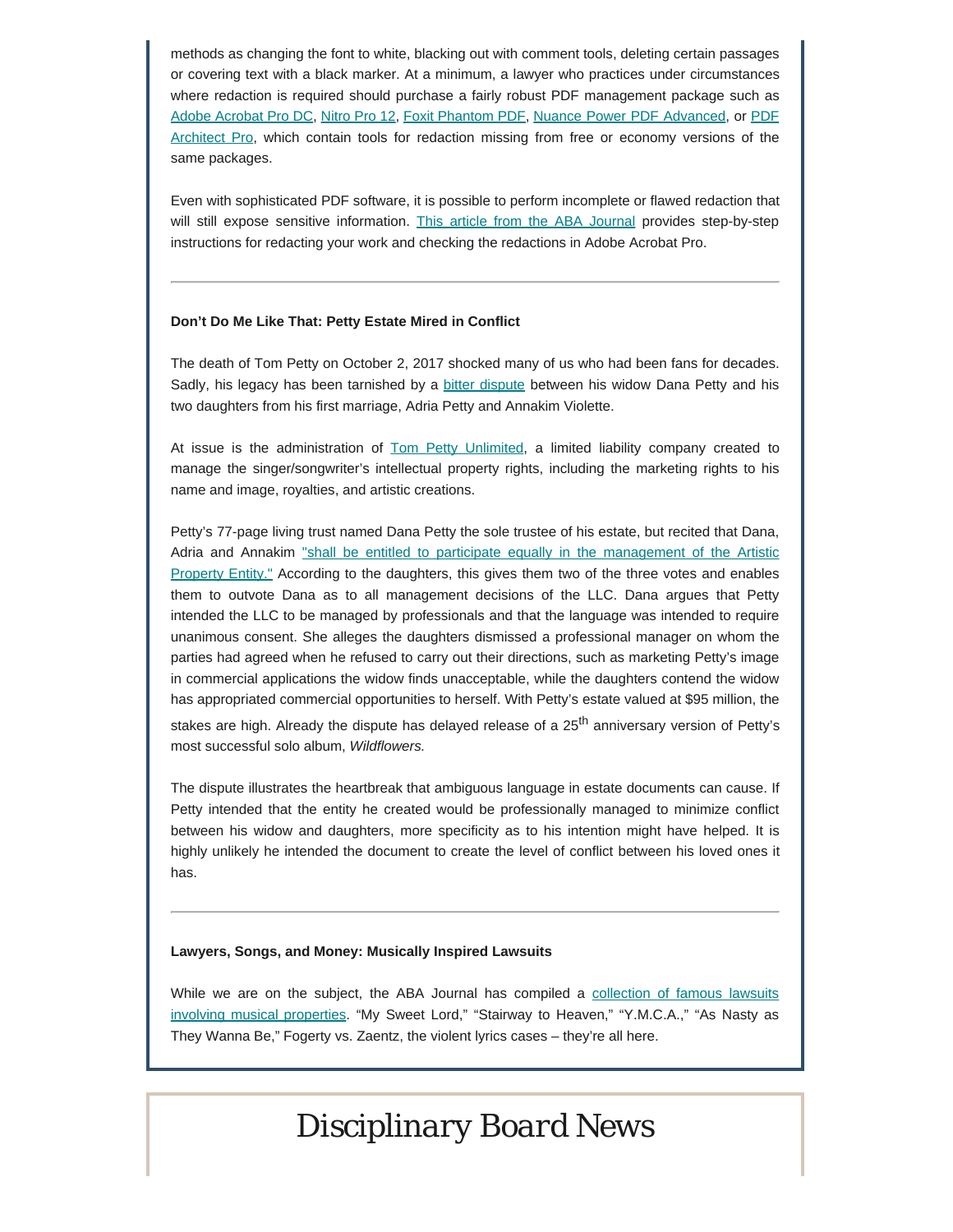#### **Hearing Committee Training**

At least annually, the Disciplinary Board hosts a training session for Hearing committee members. These sessions include presentations from Board Members, Board staff, and seasoned Hearing Committee Members. On June 25th, the Board hosted over 50 newly appointed and District III Hearing Committee members for training sessions in Harrisburg. Presentations from Board Members, Board staff, Office of Disciplinary Counsel staff, Respondents' counsel, and Senior Hearing Committee members were offered.

### *Attorney Registration*

**Attorneys – Complete your 2019-2020 annual registration** [here](https://ujsportal.pacourts.us/Secure/AttorneyAnnualRegistration/PendingRegistrations.aspx)**!**

### 2019-2020 Attorney Registration

 $\checkmark$ July 1 - Registration Due

√ July 17 - First Late Fee Assessed

<del></del> ∕August 2 – Second Late Fee Assessed

After the assessment of the second late penalty, the list of remaining un-registered attorneys will be certified to the Supreme Court for administrative suspension.

#### **Clock is Ticking: If You Haven't, Register Now**

The July 1 deadline to complete your attorney registration and pay the annual fee has come and gone. If this process is not completed on or before July 16, you will incur a \$200 late fee. Let the matter slide past August 1 and two more C-notes will be added to your bill. That's \$400 for a month's delay. Also, after August 2 your name will be certified to the Supreme Court for administrative suspension.

Bear in mind these late fees are not waivable by the Board staff for any reason, and are not subject to any excuse including not receiving a notice or being unable to operate the online registration process.

So if you haven't registered yet, do it now, if not sooner on the [UJS Portal.](https://ujsportal.pacourts.us/Secure/AttorneyAnnualRegistration/PendingRegistrations.aspx)

#### **Emeritus Status; What It Is & How It Works**

By Order effective June 8, 2018, the Supreme Court of Pennsylvania adopted Pennsylvania Rule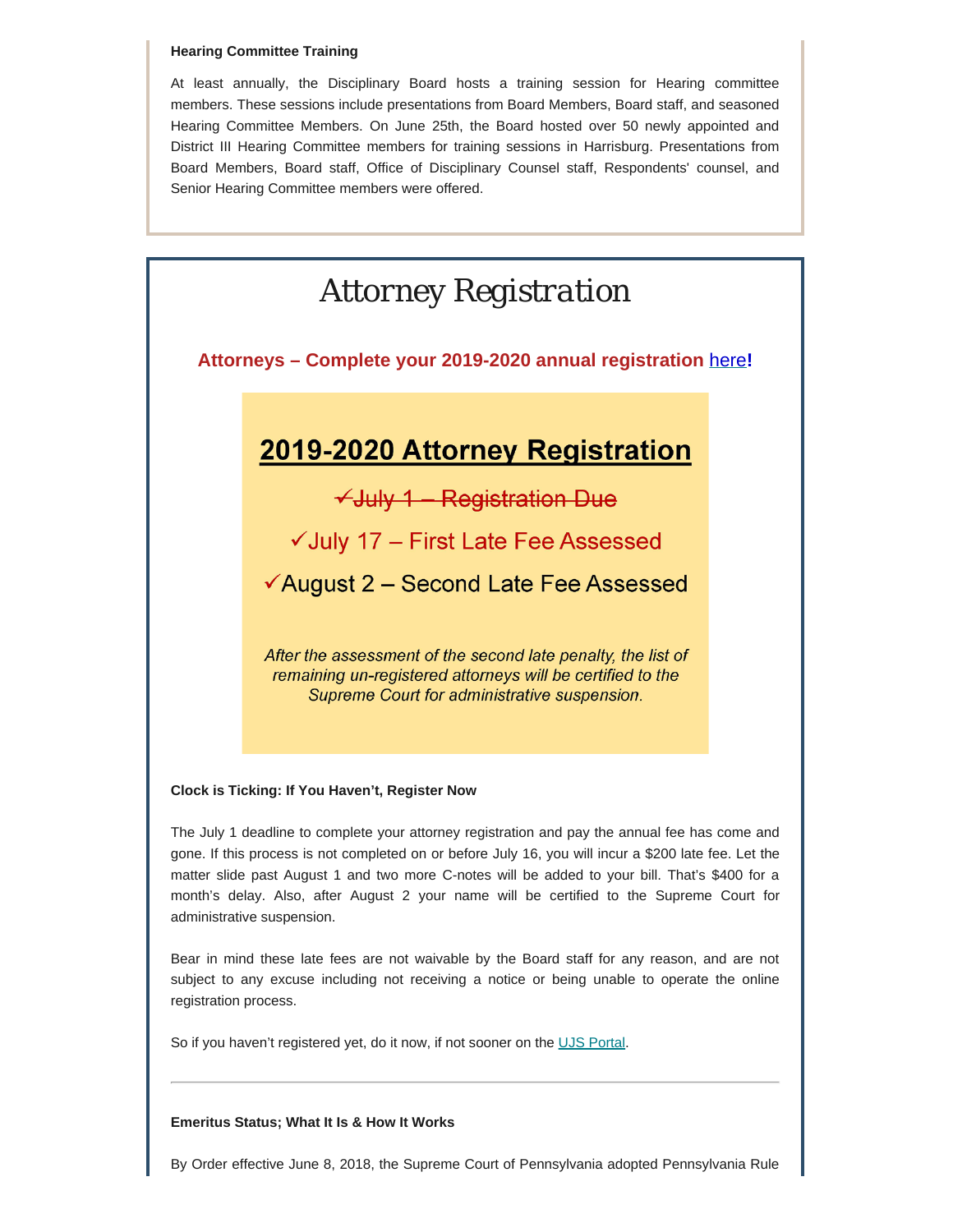of Disciplinary Enforcement (Pa.R.D.E.) 403, creating an emeritus status for attorneys who retire from the practice of law and seek to provide *pro bono* services to legal aid organizations. Emeritus programs create a pool of qualified volunteer attorneys to provide services to those in need. Emeritus attorneys perform valuable roles in the community by bolstering legal aid and other nonprofit programs to help close the gap between the need for and the availability of free legal services.

How it works…

- 1. Submit an [Application for Emeritus Status](https://www.padisciplinaryboard.org/for-attorneys/forms) (and an [Application for Retirement,](https://www.padisciplinaryboard.org/for-attorneys/forms) if needed) along with all required supporting documentation and the appropriate license fee as noted on the form.
- 2. Submit an [Eligible Legal Aid Form](https://www.padisciplinaryboard.org/for-attorneys/forms) **prior to** the commencement of services. Submit a separate form for each Legal Aid Organization for which *pro bono* services will be provided.
- 3. Renew emeritus status by January 31 of each year (forms mailed in December). Failure to file by January 31 shall result in the emeritus attorney's transfer back to retired status.

Emeritus attorneys are subject to an annual continuing legal education requirement of eight hours, consisting of 6 hours of substantive law, practice, and procedure and 2 hours of ethics, professionalism, or substance abuse, pursuant to the [Pennsylvania Rules of Continuing Legal](https://www.pacle.org/rules-and-regulations) [Education.](https://www.pacle.org/rules-and-regulations) Review the information regarding the new [Pro Bono Pilot Program](https://www.pacle.org/providers/pro-bono) through which CLE credits can be earned for hours of *pro bono* service completed.

Please see [Pa.R.D.E. 403](https://www.padisciplinaryboard.org/for-attorneys/rules/rule/5/the-pennsylvania-rules-of-disciplinary-enforcement#rule-389) for detailed emeritus information, review the [Emeritus Attorney FAQs](https://www.padisciplinaryboard.org/for-attorneys/resources/#Emeritus), or contact us at (717) 231-3380 or [atty.registration@pacourts.us](mailto:atty.registration@pacourts.us).

# *Around the Court* **SUPREME COURT OF PENNSYLVANIA** Pennsylvania Interest on **Lawyers Trust Account Board More Than \$26 Million in Grants Awarded to Legal Aid Providers**

The Pennsylvania IOLTA Board recently announced grant awards totaling more than \$26 million to 35 legal aid providers and each of Pennsylvania's 9 law schools to support the delivery of civil legal aid throughout the Commonwealth in 2019-2020. Additionally, a special 3-year grant was awarded to the Pennsylvania Bar Foundation for the administration of a loan repayment assistance program to help legal aid attorneys manage their student loan debt.

Funding for the IOLTA Board's grants comes from interest income earned on more than 14,000 special attorney trust accounts, court filing fees, a portion of attorney registration fees, class action residual funds, donations, and *pro hac vice* fees. View a complete list of the 2019-2020 grantees and awards [here.](https://www.paiolta.org/grants/)